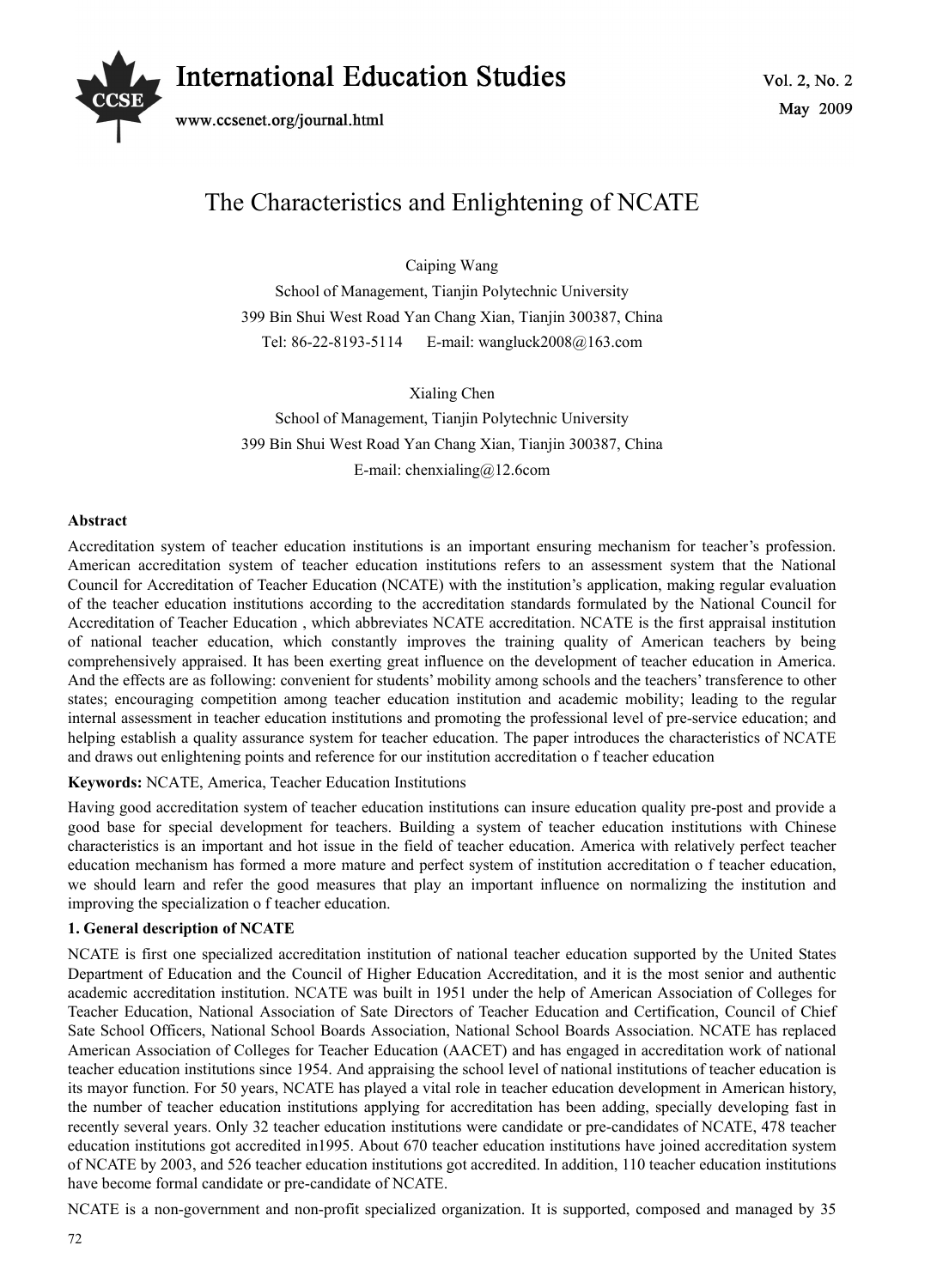national specialized organizations. These educational specialized organizations come from following four kinds of organizations: teacher education, teachers, sate and local policymakers, professional associations. NCATE adapts accreditation standards every five years and forms a relatively perfect accreditation system of teacher education in terms of the development of social and economy, which plays important influence on the development of American teacher education: making students move freely between schools and teachers have class in anther state; encouraging teacher education institutions to compete and enlarging academic freedom; promoting regularly teacher education institutions interior assessment and unceasingly improving specialized level of teachers. The main function of NCATE is to make comprehensively appraisal of education content, specialty arrangement, curricular regulation, teacher qualification, management condition, student status, school condition, and so on. The goal of NCATE is to improve the quality o f teacher education, guide teacher education institutions to transformation. And NCATE is sure every student to be patient to study under the instruction of teachers, so NCATE pay attention to three core assignments: the first one is performance accountability of pre-post; the second one is improvement of pre-post; the third one is to provide leadership of teacher education.

# **2. The contents and characteristics of accreditation standards of NCATE**

Because accreditation standards of NCATE have the function of guide, restriction, regulation, accreditation standards of NCATE were adjusted and supplemented in 2000, so we find the great change of education practice of teachers. The revision of accreditation standards is opened under the background of building education system in the 21st century, reflecting the feature of contemporaneity and foresightedness for specialized demand of teacher education. Every unit criteria of NCAIE is made up of three parts: Proper language expression; Three-grade description contained in basic content of the criteria, which is acceptable, unacceptable, target; Explanation of criteria. Its concrete contents and characteristic is as following:

#### *2.1 Knowledge, skill and disposition of professional teacher candidates.*

NCATE require teachers must to be equipped with deep and large specialty knowledge to help all students of twelve-year study, here " all students " means needing all kinds of special education, or the students with the different race, cultural, language, religion, gender, region as well as socio-economic background. The guideline of professional teachers is that the study of students is the goal of teaching, the accreditation of NCATE stresses importance of the goal, which requires teacher candidates to teach efficiently by using special knowledge and skill, at the same time, the other staff of school should support the study of students.

Accreditation standards of NCATE says that teacher candidates should be qualified with knowledge, skill and disposition, and teachers who are going to work in school must be equipped with necessary subject content, pedagogy, specialty knowledge skill and characteristic what students learn. Teacher candidates can analyze and evaluate the study of students, which shows teacher candidates must accord with the criteria of and teacher education institutions, which is based on teaching study now, every element is important to help students to study, which should be showed in the concept frame of teacher education institutions, and become one great part of accreditation system. The data of accreditation system should be used for reflecting the study situation of teacher candidates in specialty knowledge, teaching method and specialty moral.

#### *2.2 Assessment system and unit evaluation.*

Teacher education institutions should also a assessment system so as to collect and analyze the qualification of applicants, the performance of teacher candidates, graduates and the data of it, as a result that we can assess and improve the teacher education institutions and cultivating plan. NCATE has made appraisal performance standards for teachers and educational institutions, also compiled the subjects of the standard as a supplement. Accreditation standards of NCATE for student learning evaluation focus teacher candidates who achieve the monitoring the above objective, appraisal is carried according to real behavior of the students in critical thinking, solving problems, and performance skills.

Accreditation standards of NCATE says that teacher education institutions should have one kind of appraisal system or related appraisal plan, involving 5 aspects: To be able to monitor performance and result of teacher candidates, operation of organization ; Implementing appraisal in many ways; Performance appraisal should pass through the process of teachers candidate from to enrollment to graduation; Fair, accurate and continuous appraisement is occurred in every link of the whole training process; Performance appraisal from enrollment to graduation can indicate whether teacher candidates can become qualified teachers. NCATE also stipulates that the whole appraisal process must be based on the data, regularly collect, analysis and the summarizing data, and further analyses the reform of teacher education institutions by systematically using the data so that we can encourage teacher candidates and staff to reflect and improve.

#### *2.3 Field experience and clinical practice*

In recent years, an important part of teacher education, Professional Development Schools (PDS) of American teachers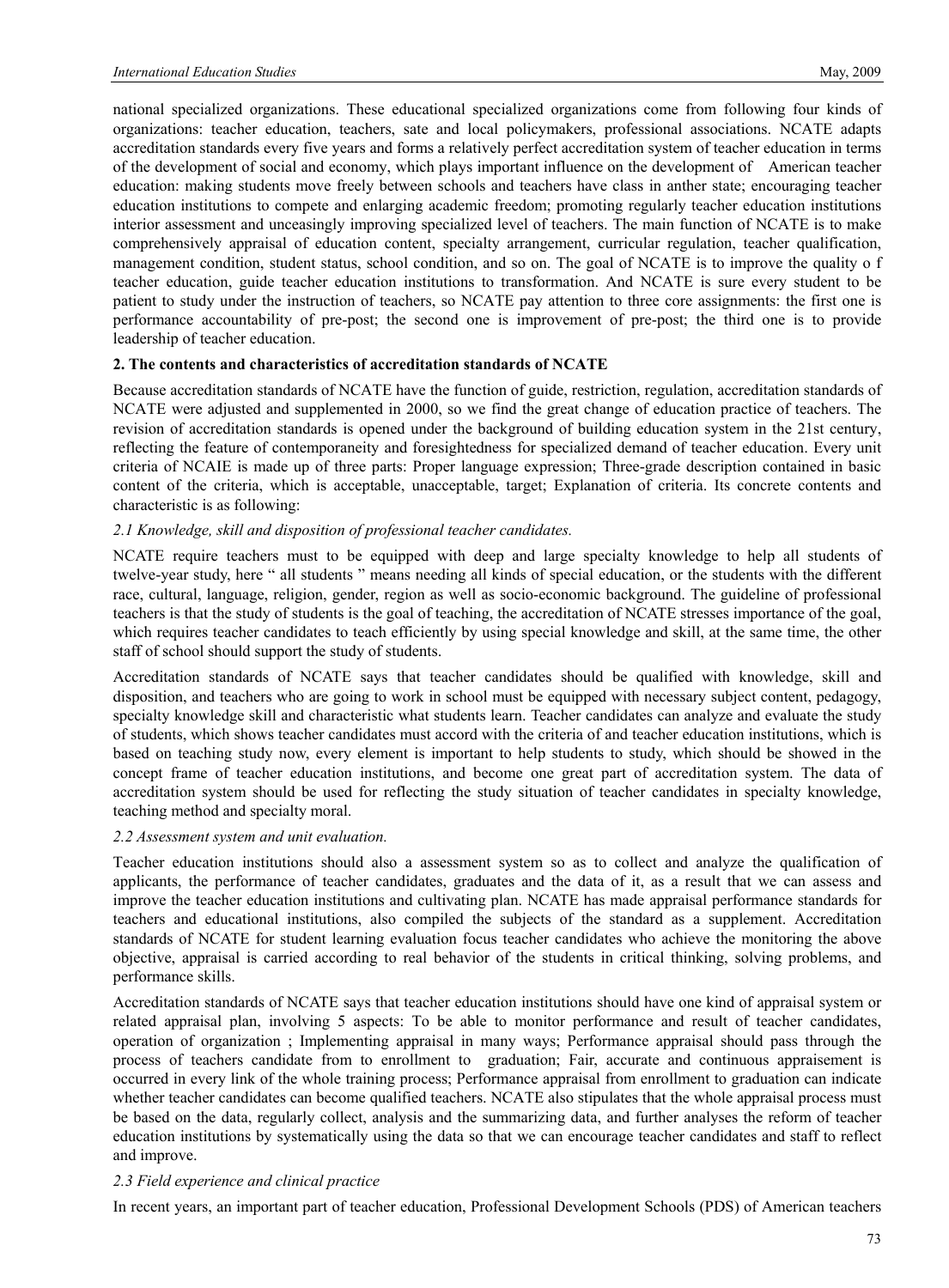have been gradually established as a system, and accreditation standards of NCATE also adopt the concept of PDS. NCATE specially formulated and has issued the PDS standard in 2001, which implies America pay great attention to teaching practice. Regarding field experience and clinical practice as a separate standard in accreditation standards of NCATE, which suggests that practice activity is an essential part of teacher education. Teacher education and schools should together involve field experience and clinical practice so as to ensure develop and use the necessary knowledge that students learn.

Accreditation standards of NCATE says that teacher institutions should get touch with school, together design , carry and appraise concept frame and item of appraisal institution, participate in the activity of specialty development and the education item for teacher candidates and students, communicate specialty knowledge and resource so as to support the study of teacher candidates. At the same time, teacher institutions and schools should involve in field experience and clinical practice. In teaching activity, teacher candidates should observe the activity of themselves and other candidates. Teacher candidates take part in school activity with teachers, family, students, university or college managers, so that the teaching quality can be improved. Teacher candidates should develop and use specialty knowledge in order to back up the study of students who come from different background of folk-custom, race, language, gender and social economy.

# *2.4 Diversity*

Teacher education institutions design, implement and evaluate the subject and experience of teacher candidates, so that they can acquire and use the knowledge, skill and characteristic that is helpful to study for students. These experiences include the cooperation with college teachers, middle school teachers, primary school teachers and student group with diversity. The content of appraisal includes the diversity what teacher candidates perform and use. The goal is to require teachers to be equipped with diverse culture and global view. So it is responsible for teacher candidates to provide chance to know the diversity and equity in teaching process. Subject, practice and teaching activity can help candidates to realize the importance of culture for education, and providing meaningful study experience and ability for student development.

Accreditation standards of NCATE says that teacher education institutions should prove teaching level of teacher candidates and make appraisal for them; subject and teaching practice should focus the importance of diversity; teacher candidates should know the class manner , school manner and different study way o f students, so that they can adjust teaching way and make students study well; Teachers should be equipped with diversity knowledge and skill in teaching and teacher education institutions can try to maintain and strengthen the diversity of teacher faculty; teacher candidates who come from different race, nation and gender should work together well and enter into student groups with diversity background; finally teacher candidates can accept feedback advice from colleague so that make themselves reflect better.

# *2.5 Faculty qualification, performance and development*

Teacher education should try to make good progress in academe, teaching service, teaching practice and related training item, appraising teachers, reinforcing cooperation with colleague, primary and middle school. Performance and development of teachers are appraised by teacher education institutions. Teacher education institutions play an important role on cultivating specialty teachers with high quality, which can help teach candidates to develop teaching tactic with diversity and help students go study. The academe vigor of teachers can help teacher candidates to set up the stage of professional development, because they know the standard of vocation, state and institution, so that teacher candidates can meet the standards.

Accreditation standards of NCATE says that the faculty of professional education should have the doctor degree or be experts; The elementary and middle schools teachers should have the teacher qualifications; Clinical teachers from higher education to have contemporary professional experiences, the teachers should set the best practice example for us; The teachers should know well the discipline content; Teaching should reflect the concept frame of teacher education institutions; They should appraise the study of teacher candidates, as well as result performance; Using many kinds of teaching strategy; The teachers should encourage teacher candidates to develop the ability of thought and solving questions; At the same time, teachers should serve institute, university, elementary and middle schools, even community; Teacher education institutions should regularly and comprehensively appraise professional teachers of teaching, academic, achievement, service, cooperated communication and leadership ability.

# *2.6 Institution management and resource.*

The teacher educational institutions in order to enable the teacher candidates to meet the standards of specialty, state and university, should provide the best management, funds budget, teachers, teaching facility, as well as resources which including many kinds of information technology. Therefore, teacher education institutions play a key leading role in management, supervising curriculum arrangement of teacher education, instruction and resource. The key element of system is the development and implement of evaluation, including data collected regarding the performance of teacher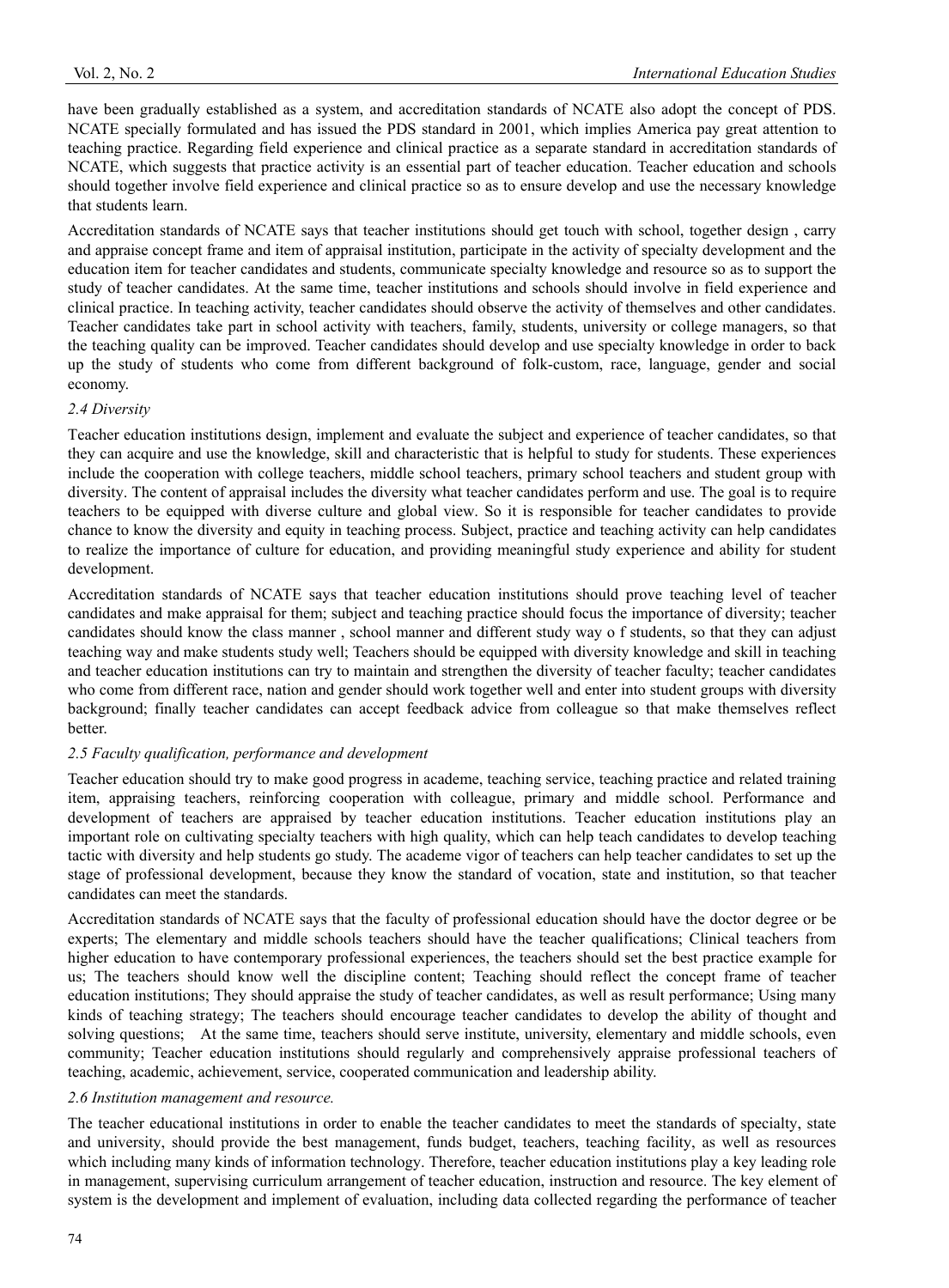candidates go ensure teacher candidate to meet the standard of the state. Institution and staff should create active work circumstance to improve intelligence activity, even teaching activity and academe activity. Policy and assignment can make the staff engage in teaching, academy and service actively and efficiently.

Accreditation standards of NCATE say that the teacher educational institutions should have sufficient teaching, scientific research, appraisal and consultative time and manage the training plan effectively. The specialized team should participate in design, implement and appraising teacher education institutions and their training plans. The key part of the system is to evaluate the development and implement of system, which including colleting the data of performance of teacher candidates to guarantee them to meet the criteria. The organization should have sufficient campus facility and help teacher candidates to meet the demand. At the same time, these facilities can help teachers and students to utilize the information technique in the teaching process. The organization also should provide the sufficient people and rich resource to ensure candidates to meet the standards of vocation, state and institution, information technology resources among them for teachers and institution is necessary .The library, curriculum resource and electronic information resource can be used by teachers and students.

# **3. Enlightening Points and Reference for Our Institution Accreditation o f Teacher Education.**

Nowadays, the specialization of teacher education is the trend of international teacher education, but perfecting the accreditation system of teacher education institution is the important condition of the specialization of teacher education. The system of teacher education is consummated in America, and having a mature and perfect system of teacher education, many measures play an important role on regulating teacher education institution and improving the specialization of teacher education, which is worth learning and absorbing.

# *3.1 Improving the specialization level of teachers*.

Accreditation standards of NCATE is set down on the base of special criteria of teaching and teacher qualification, and put forward strict demand for teaching development of normal students, reforming the interior evaluation of schools and teaching condition, and so on. The normal students are equipped with basic qualification, such as teaching skill, subject knowledge and education theory. Nowadays, teacher education develops fast in quality and quantity with the development of higher education. And it can meet for higher requirement of teachers from basic education instead of the demand for basic education teachers in number, the demand has changed from quantity to quality. The era of specialization of teacher education is coming, so it is necessary to establish specialized criteria of teacher education, make assessment of normal university and comprehensive universities in teaching condition, subject setup, teachers, the quality of graduates, and so on. Encouraging teacher education institutions improves the cultivating plan, enhances the specialized level and ensures the quality of teachers.

# *3.2 Stressing the status and role of practice in teacher education.*

One important reason of teacher education reform is that theory and practice of teacher education is separated seriously, because the separation does not guarantee the actual effect and the quality of teacher education, even does not meet the demand of the national education reform. In recent years, much research about teacher education in America has proved the importance of practice in teacher education. Not only experienced teachers, but also new teachers have viewed practice activity as the most important and effective factor in teacher education. However, looking from our country's teacher education, the teaching practice has not been obtained the powerfully protected in pre-post training stage and its function has not been displayed. So it is necessary to carry field experience or clinical practice.

# *3.3 Encouraging fair competition between teacher education institutions by exterior appraisal.*

The transformation of teacher education system means the structure of division labor within teacher education of all levels is being established .The higher normal colleges and non-normal universities invest resource in teacher education connecting with accreditation and supervision of teacher education institutions. Under this situation, our country also must establish and perfect accreditation system of teacher education institutions, carry out regular inspection in all normal colleges and non-normal universities that shoulder teacher education duty. And ranking teaching level of teacher education institutions is similar to we rank classification of the similar medical institutions. With a result, ultimate accreditation result can regulate resource invested in teacher education by government so as to encourage teacher education institutions of all levels to compete fairly.

# *3.4 Reinforcing interior appraisal system of teacher education institutions*

Teacher education institutions should have perfect evaluation system to provide obvious evidence of teaching ability of graduate, therefore teacher education institutions must have consummate appraisal system, including enrollment, process and graduation appraisal, the perfect appraisal system will pass through the whole education process, including enrollment, process and graduation evaluation, and the perfect appraisal system will pass through the whole education process, only this skill and disposition of teachers be can disclosed in a measurable way. Accreditation standards of NCATE pay attention to the goal supervision of teacher candidates, and evaluation is carried according to critical